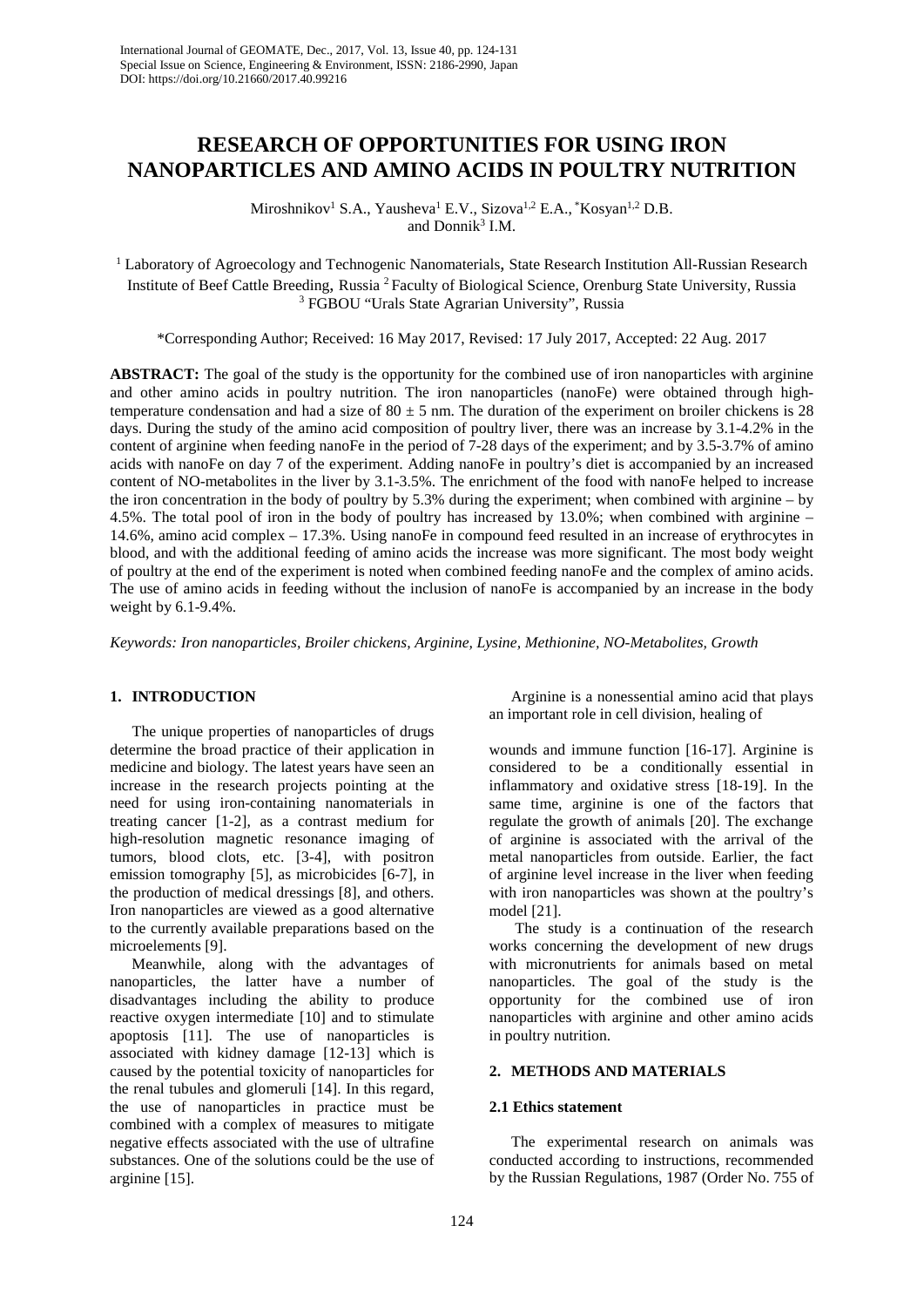August 12, 1977 of the USSR Ministry of Health) and "The Guide for Care and Use of Laboratory Animals (National Academy Press Washington, DC 1996)."

The animals were placed in the attestation vivarium at the Institute of Bioelementology of the Orenburg State University. The vivarium was duly equipped and was run by competent personnel. The veterinary requirements were met.

# **2.2 Characteristics of iron nanoparticles (nanoFe)**

NanoFe were spherical in shape, sized  $80 \pm 5$ nm, Z-potential –  $15 \pm 0.2$  mV. Nanoparticles were obtained through high-temperature condensation on a Migen machine (Gen, & Miller, 1981) and provided by Prof. Glushchenko (the Institute of Problems of Chemical Physics of Russian Academy of Sciences (IPCP RAS), Moscow). The composition of the nanoF*e* is determined through plasma-chemical method: 99.8 wt% of metallic iron, Fe<sub>3</sub>O<sub>4</sub>,  $\alpha$  – Fe<sub>2</sub>O<sub>3</sub>. The material notification of the preparations included scanning and transmission electron microscopy using the machines like JSM 7401F, JEM-2000FX (JEOL, Japan); X-ray phase analysis on the diffractometer DRON-7 (NPP "Burevestnik", Russia). The AFM investigation was done on the microscope SMM-2000 (JSC PROTON-MIET, Russia).

#### **2.3 Animals and dosage**

The experiment was made on "Smena-7" broiler chickens. At Orenburg poultry plant there was a selection of 240 one-day-old chickens. Selection conditions: well-developed chicks and the difference in live weight is not more than 5%. All selected poultry was tagged (foot plastic tags), weighed and placed in the same conditions. On the basis of the data of individual daily weighing of chicks and cost accounting for food, four groups were formed using the method of analogous pairs (n  $= 30$ ): control (I) and six experimental (II, III, IV, V, VI, VII). Chickens of I (control) group were fed with basic diet during the experiment. Chickens of II, III, V groups in the period from 14 to 42 days of life in addition to the basic diet received nanoFe at a dosage of 4 mg/kg of feed. The diet of III and IV groups included an additional dose of arginine of 7 g/kg. The complex of amino acids such as arginine, lysine, and methionine added to the diet of the chickens of groups V and VI: arginine  $-7$  g/kg, lysine – 6 g/kg, methionine – 2 g/kg. The diet of the chickens of VII group included lysine and arginine: arginine – 7 g/kg, lysine – 6 g/kg. In experimental work was presented amino acid special for poultry.

During the preparation, the drag with nanoFe was mixed with water and then dispersed for 30 minutes with ultrasound  $(f - 35$  kHz, N – 300 W, A  $-10 \mu A$ ). After processing, the lyosols were mixed with feed.

The basic diet in the period from 8 to 28 hours included 404 g of wheat/kg, 173 g of corn, 100 g of sunflower meal, 200 g of soybean meal, 40 g of corn gluten, 50 g of sunflower oil,  $10 \text{ g}$  of vitamin and mineral premix, 2.6 g of salt, 18 g of monocalcium phosphate, 10 g of limestone powder/kg. The content of arginine in the basic diet was 1%, lysine – 0.9%, methionine – 0.38%.

The basic diet in the period from 29 to 42 hours included 368.4 g of wheat/kg, 220 g of corn, 100 g of sunflower meal, 200 g of soybean meal, 40 g of corn gluten, 50 g of sunflower oil, 10 g of vitamin and mineral premix, 2.5 g of salt, 18 g of monocalcium phosphate, 10 g of limestone powder/kg. The content of arginine in the basic diet was  $1\%$ , lysine  $-0.9\%$ , methionine  $-0.32\%$ .

The experimental research involved keeping animals in equal conditions in accordance with the existing density, temperature, and humidity standards. The cages are equipped with 2 automatic nipple drinkers with a feeder. The poultry was fed with complete feed taking into account the recommendations of the All-Russian Research and Technological Poultry Institute [22].

The broiler chickens were observed daily for the entire period of the experiment for clinical signs (the dynamics of body weight, general appearance and behavior). On the appointed day of termination (1, 7, 14 and 28 days of the experiment) all the planned chickens were euthanized by Nembutal anesthesia. Then mortem examination was carried out.

Hematologic blood analysis of the broilers was performed on URIT 2900 VETPlus blood hematology analyzer (URIT, China) and CS-T240 biochemical analyzer (DURIU, China). Biochemical analysis was conducted using DiaVetTest Randox veterinary kits (Randox, UK).

The amino acid composition of poultry' tissue and feed was determined through the method of capillary electrophoresis using "Kapel" system by measuring the proportion of amino acids (Lumex, Russia).

Determining the level of NO-metabolites in the blood's plasma and tissues was conducted spectrophotometrically with Griess reagent on Infinite PRO F200 (TECAN, Austria) microplate reader at 540 nm. The determination of the amount of NO-metabolites in the liver was carried out within a few hours after the selection of a prefrozen biological material in plasma immediately after collection.

### **2.4 Data analysis**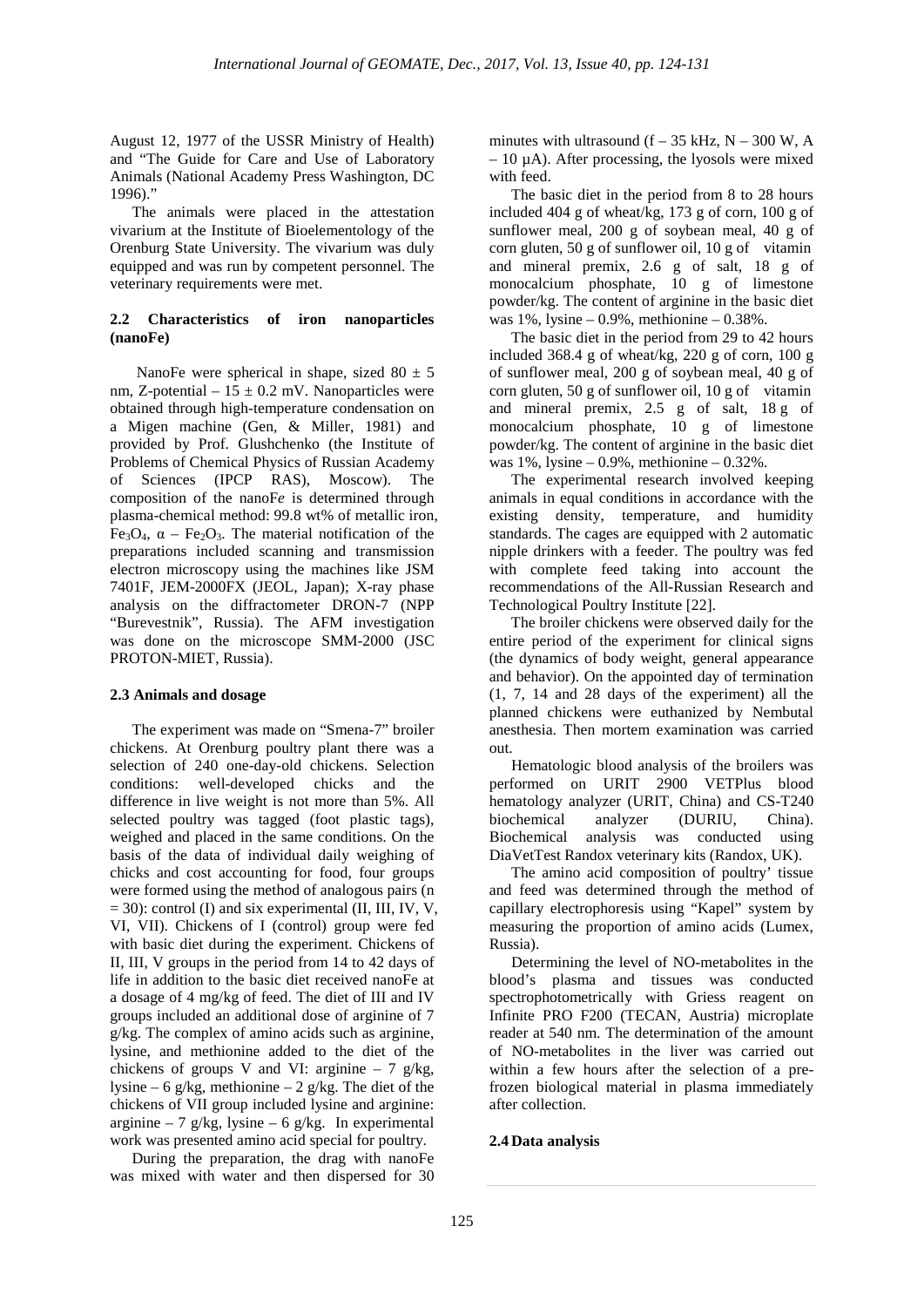All the data obtained during the study were subjected to statistical processing. Statistical analysis was performed by comparing the experimental groups with the control group using the SPSS 19.0 Software (IBM Corporation) and Statistica 10. The value with  $P \le 0.05$  was considered to be statistically significant. Such indicators as the weight of the mother's body were subjected to the analysis of variance (ANOVA), and Scheffe's multiple comparison tests.

# **3. RESULTS**

#### **3.1 Iron metabolism indicators**

Using nanoFe (II group) was accompanied by an increase in the iron content in the blood serum by 4.1 and 6.1% ( $P \le 0.05$ ) on days 14 and 28 of the experiment. Complex amino acids and nanoFe (V group) identified an increase in the iron concentration in the serum on day 7 by 5.7% ( $P \le$ 0.05), day 14 by 7.3% ( $P \le 0.05$ ), day 28 by 7.7 %  $(P \le 0.01)$ . The dynamics of ferritin concentration was varied in a similar way (Table 1)

|              |                        | Ferritin, $\mu$ g /l |                |                  |                |                |                |               |  |
|--------------|------------------------|----------------------|----------------|------------------|----------------|----------------|----------------|---------------|--|
|              | Days of the experiment |                      |                |                  |                |                |                |               |  |
| Group        |                        |                      | 14             | 28               |                |                | 14             | 28            |  |
|              |                        |                      | $27.1 \pm 0.2$ |                  | $21.6 \pm 0.8$ | $22.6 \pm 0.4$ | $23.4 \pm 0.2$ | $23.7 \pm 0.$ |  |
| I            | $26.2 \pm 0.38$        | $24.7 \pm 0.17$      |                | $24.5 \pm 0.29$  | 6              | 5              | 3              | 2             |  |
|              |                        |                      | $28.2 \pm 0.0$ |                  | $21.6 \pm 0.6$ | $23.4+0.1$     | $24.8 \pm 0.0$ | $25.0 \pm 0.$ |  |
| $\mathbf{I}$ | $26.9 \pm 0.45$        | $25.6 \pm 0.14$      | $5*$           | $26.0 \pm 0.03*$ | 7              | $\overline{c}$ | $5*$           | $01*$         |  |
|              |                        |                      | $28.8 \pm 0.0$ |                  | $22.1 \pm 0.8$ | $23.5 \pm 0.2$ | $24.8 \pm 0.0$ | $25.1 \pm 0.$ |  |
| Ш            | $27.0+0.41$            | $25.6 \pm 0.15$      | $4*$           | $26.1 \pm 0.03*$ | 7              | 6              | $5*$           | $02*$         |  |
|              |                        |                      |                |                  | $21.8 + 0.8$   | $23.0 \pm 0.4$ |                | $23.8 \pm 0.$ |  |
| IV           | $26.2 \pm 0.1$         | $25.1 \pm 0.64$      | $27.2 \pm 0.1$ | $24.5 \pm 0.51$  | 6              |                | $23.5 \pm 0.4$ | 49            |  |
|              |                        |                      | $29.1 \pm 0.0$ | $26.4 \pm 0.05*$ | $21.8 \pm 0.8$ | $24.0 \pm 0.1$ | $24.9 \pm 0.0$ | $25.3 \pm 0.$ |  |
| V            | $27.1 \pm 0.37$        | $26.1 \pm 0.19*$     | $5*$           | $\ast$           | 3              | $5*$           | $2*$           | $01**$        |  |
|              |                        |                      | $27.4 \pm 0.2$ |                  |                | $22.8 \pm 0.7$ | $23.8 \pm 0.1$ | $24.1 \pm 0.$ |  |
| VI           | $26.5 \pm 0.27$        | $24.8 \pm 0.77$      |                | $25.1 \pm 0.23$  | $21.7 \pm 1.1$ | 6              | 9              | 24            |  |
|              |                        |                      | $27.5 \pm 0.5$ |                  | $22.1 \pm 0.9$ | $23.1 \pm 0.5$ | $23.7 \pm 0.4$ | $24.1 \pm 0.$ |  |
| VII          | $26.8 \pm 0.43$        | $25.1 \pm 0.72$      | 2              | $24.9 \pm 0.18$  | 5              | 2              | 6              | 18            |  |

Table 1 Content of iron and ferritin in the serum of chickens

Note: \* – the results are statistically significant ( $p \le 0.05$ ); \*\* – the results are statistically significant ( $p \le 0.01$ ).

Receiving nanoFe with food helped to increase the concentration of iron in the body of poultry by 5.3% ( $P \le 0.05$ ) in group II and by 4.5% ( $P \le 0.05$ ) in group III.

The size of iron pool in the body of poultry increased by 13.0% ( $P \le 0.05$ ) in group II, by 14.6% (P  $\leq$  0.001) in group III, and by 17.3% (P  $\leq$ 0.001) in group V.

Table 2. Characteristics of the iron pool in the body of poultry (28 days of experiment)

| Group    |             |            |            |            |            |            |
|----------|-------------|------------|------------|------------|------------|------------|
|          |             |            |            |            |            |            |
|          | $_{\rm II}$ | Ш          | IV         |            | VI         | VІІ        |
| $1.32 +$ | $1.38 \pm$  | $1.39 \pm$ | $1.33 \pm$ | $1.36 \pm$ | $1.33 \pm$ | $1.33 \pm$ |
| 0.001    | $0.003*$    | $0.004*$   | 0.001      | 0.008      | 0.001      | 0.001      |
|          |             |            |            |            |            |            |
| $2.53+$  | $2.86 \pm$  | $2.90 \pm$ | $2.71 \pm$ | $2.97+$    | $2.79 +$   | $2.74+$    |
| 0.07     | $0.07*$     | $0.05*$    | 0.12       | $0.05*$    | 0.13       | 0.12       |
|          |             |            |            |            |            |            |

Note: \* – the results are statistically significant ( $p \le 0.05$ ); \*\* – the results are statistically significant ( $p \le$ 0.01).

#### **3.2 The amino acid composition**

Adding nanoFe to food without amino acids is accompanied by an increase of arginine content

in the poultry's liver of group II compared to the control group by 3.3% ( $P \le 0.05$ ) on day 7, by 4.2% ( $P \le 0.05$ ) on day 14, and by 3.05% ( $P \le 0.05$ ) on day 28 of the experiment (Figure 1). The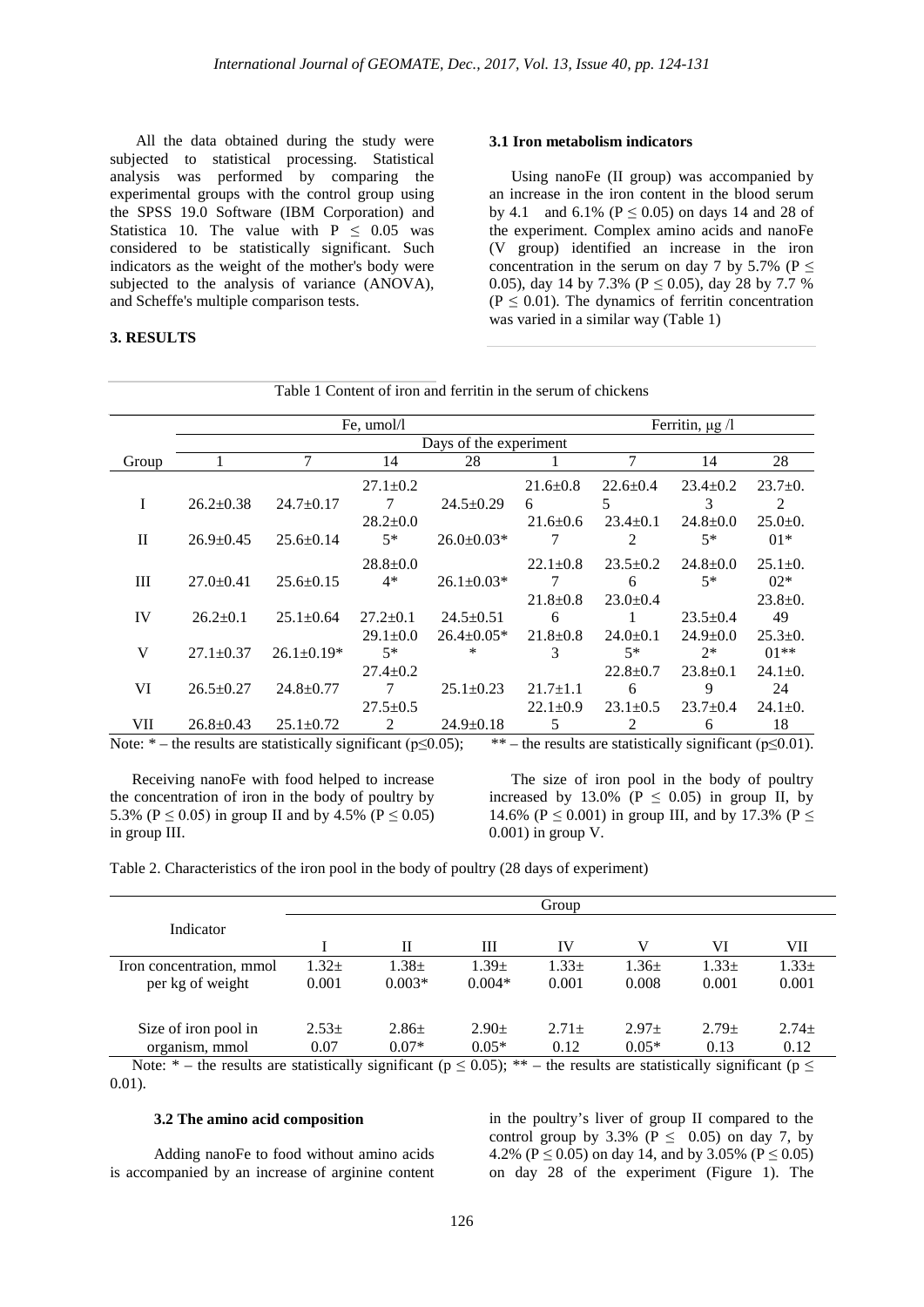analysis of the amino acid composition of poultry's liver after the 7th and 14th days of the experiment showed similar results.



Fig. 1. The amino acid composition of poultry's liver of groups II, III and V compared to the control one (Day 28 of the experiment).

The exception is the increase in arginine concentration in poultry's liver of groups III and V on the 7th day of the experiment by 3.5% ( $P \le 0.05$ ) and by 3.7% ( $P \leq 0.05$ ) compared to the control group. The content of arginine in group II of the poultry's liver remained at high level during the experiment.

The analysis of the amino acid composition of poultry's liver in the groups that did not receive nanoFe showed no significant changes in the analyzed indicators (Figure 2).



Fig. 2. The amino acid composition in liver of poultry of groups IV, VI and VII compared to the control one (Day 28 of the experiment).

#### **3.3 Content of NO-metabolites**

Adding nanoFe to the diet of poultry in group II is accompanied by the increased content of NO-metabolites in the liver compared to the control group from 7 to 28 days of the experiment by 3.1- 3.5% ( $P \le 0.05$ ) (Figure 3).



Fig. 3. The content of NO-metabolites in the poultry's liver of groups II, III and V compared to the control values.

The combination of nanoFe with arginine and the amino acid mixture contributed to the growth of NO-metabolites indicators in the liver by 2.8 and 3.6% ( $P \le 0.05$ ) only on day 7 of the experiment.

In the groups without nanoFe, no significant changes in NO-metabolite concentrations in poultry's liver were observed (Figure 4).



Fig. 4. The content of NO-metabolites in the poultry's liver of groups IV, VI and VII compared to the control values.

Using nanoFe together with amino acids increased the concentration of NO-metabolites in the blood and liver of chickens only on the 7th day of the experiment by 2.0-3.5%; using *nanoFe* without amino acids boosted the growth of NOmetabolites indicators by 3-4 % (Figure 5) during the experiment.



Fig. 5. The content of NO-metabolites in the poultry's blood in groups II, III and V compared to the control values.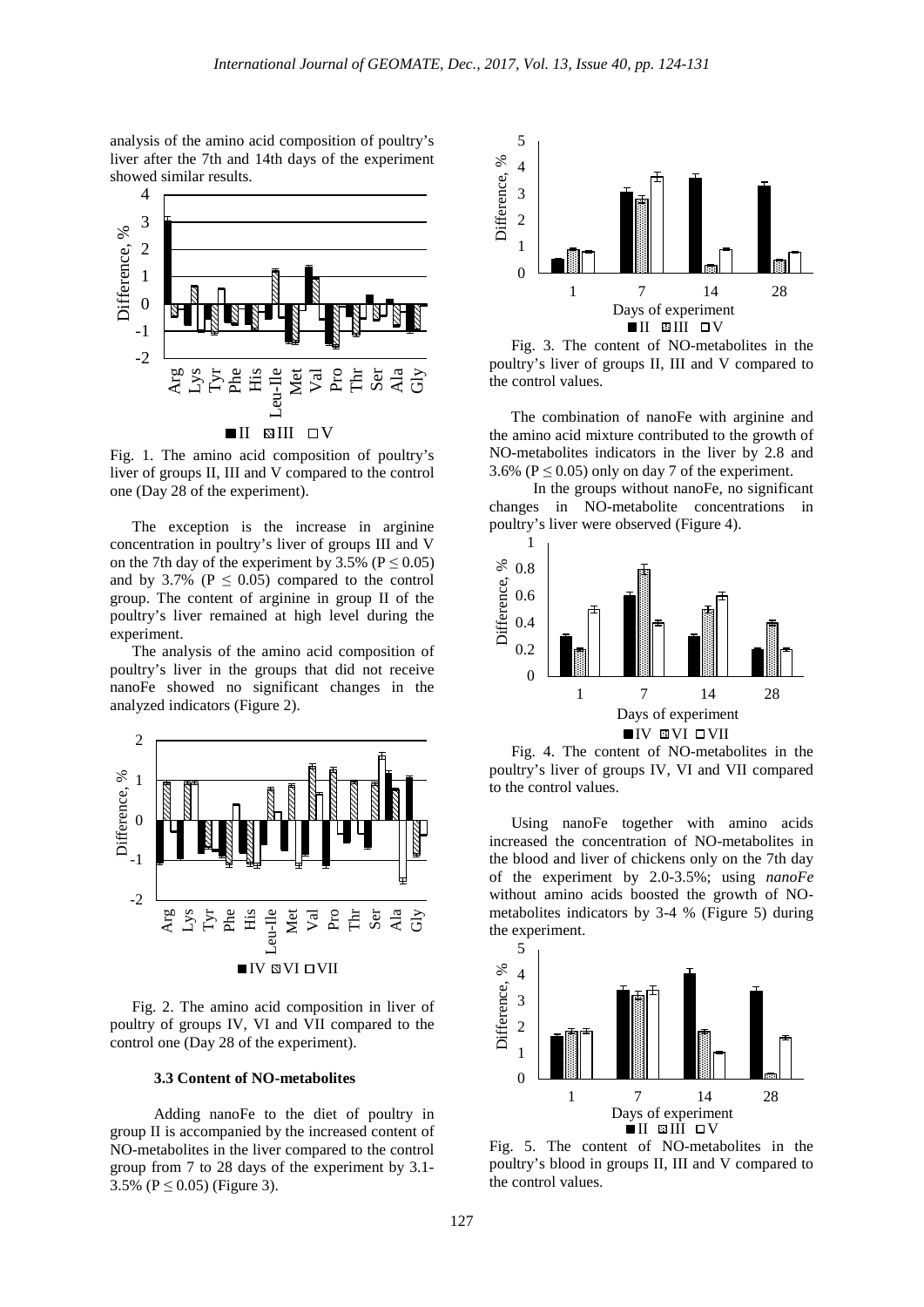In the groups without nanoFe, no significant changes in the concentration of NO-metabolites in the blood of poultry were observed (Figure 6).



Fig. 6. The content of NO-metabolites in the poultry's blood in groups IV, VI and VII compared to the control values.

#### **3.4 The morphological composition of the blood of the test chickens**

Using nanoFe in food resulted in an increase in the level of erythrocytes of groups V, III and II on day 7 of the studies by 7 ( $P \le 0.01$ ), 5 and 4.7% (P)  $\leq$  0.01). On day 14, the number of erythrocytes in groups V, III and II relatively to the control one was increased by 11.3 ( $P \le 0.05$ ), 6.42 and 5.81%  $(P \leq 0.05)$ . The concentration of erythrocytes on day 21 of the experiment in groups V, III and II was increased by 12.6 (P  $\leq$  0.001), 8.5 and 8.2% (P  $\leq$ 0.01).

| Table 3. The morphological blood parameters of broiler chickens |  |  |
|-----------------------------------------------------------------|--|--|
|                                                                 |  |  |

|                                                         | Group                                 |                                          |                                          |                                    |                                         |                                         |                                         |  |  |
|---------------------------------------------------------|---------------------------------------|------------------------------------------|------------------------------------------|------------------------------------|-----------------------------------------|-----------------------------------------|-----------------------------------------|--|--|
| Indicator                                               | I                                     | $\rm II$                                 | $\mathop{\rm III}$                       | IV                                 | V                                       | VI                                      | VII                                     |  |  |
| Day 14 of the experiment                                |                                       |                                          |                                          |                                    |                                         |                                         |                                         |  |  |
| Erythrocytes,<br>$10^{12}/l$                            | $2.7+0.01$                            | $2.92 \pm 0.02*$<br>$\ast$               | $2.93 \pm 0.02**$                        | $2.73 \pm 0.26$                    | $3.04 \pm 0.01**$<br>$\ast$             | $2.73 \pm 0.02$                         | $2.71 \pm 0.03$                         |  |  |
| Hemoglobuli<br>n, GM/DL                                 | $146 \pm 0.58$                        | $152 \pm 0.81*$<br>$\ast$                | $151.7 \pm 0.58*$<br>$\ast$              | $145 \pm 2.08$                     | $161 \pm 0.64**$                        | $146.5 \pm 0.2$<br>9                    | $145.2 \pm 0.5$                         |  |  |
| Hematocrit,<br>$\%$                                     | $29.6 + 0.69$                         | $32.6 + 0.29*$                           | 32.8±0.57*                               | $30.9 + 0.58$                      | $33.3 + 0.75*$                          | $31.6 \pm 0.83$                         | $28.6 \pm 0.98$                         |  |  |
| Mean cell<br>hemoglobin,<br>pg                          | $53.2 \pm 0.44$                       | $54.7 \pm 0.01*$                         | $55.3 \pm 0.06*$                         | $52.5+0.53$                        | $55.9 \pm 0.06*$                        | $56.8 \pm 0.39$                         | $53.9 + 0.38$                           |  |  |
| Day 28 of the experiment                                |                                       |                                          |                                          |                                    |                                         |                                         |                                         |  |  |
| Erythrocytes,<br>$10^{12}/l$<br>Hemoglobuli<br>n, GM/DL | $3.27 + 0.12$<br>$142.4 \pm 1.4$<br>5 | $3.46 \pm 0.02*$<br>147.9±0.5*<br>$\ast$ | $3.48 + 0.06*$<br>$147.8 \pm 0.42*$<br>* | $3.33+0.1$<br>$145.9 \pm 1.2$<br>7 | $3.64 + 0.02*$<br>149.8±0.46*<br>$\ast$ | $3.29 \pm 0.13$<br>$146.3 \pm 0.3$<br>6 | $3.23 \pm 0.09$<br>$142.8 \pm 1.0$<br>9 |  |  |
| Hematocrit,<br>$\frac{0}{0}$<br>Mean cell               | $32+1.16$                             | $34.7+0.09*$                             | $35.3 + 0.11*$                           | $33.5 \pm 1.32$                    | $35.7 + 0.13*$                          | $31.6 + 0.83$                           | $28.8 + 0.88$                           |  |  |
| hemoglobin,<br>pg                                       | $56.9 \pm 0.56$                       | 59.3 <sub>±</sub><br>$0.02*$             | $59.2+$<br>$0.08*$                       | $56.1 \pm 0.39$                    | 60 <sub>±</sub><br>$0.04*$              | $58.1 \pm$<br>0.49                      | $58.8 \pm 0.33$                         |  |  |
|                                                         |                                       |                                          |                                          |                                    | <b>TV</b>                               | <b>TT</b>                               | <b>TIT</b>                              |  |  |

### **3.5 Dynamics of live weight poultry**

The addition of amino acids in the diet was accompanied by an increase in broiler chickens body weight in groups IV, VI and VII by 6.1, 9.4 and 7.2% compared to the control values ( $P \le 0.05$ ) (Figure 7).

Using nanoFe in the diet of group II resulted in a significant increase in body weight on day 8 by 8.1% ( $P \le 0.05$ ) in relation to the control one. Fig. 7. Dynamics of broiler chickens body



weight in groups IV, VI and VII compared to the control values.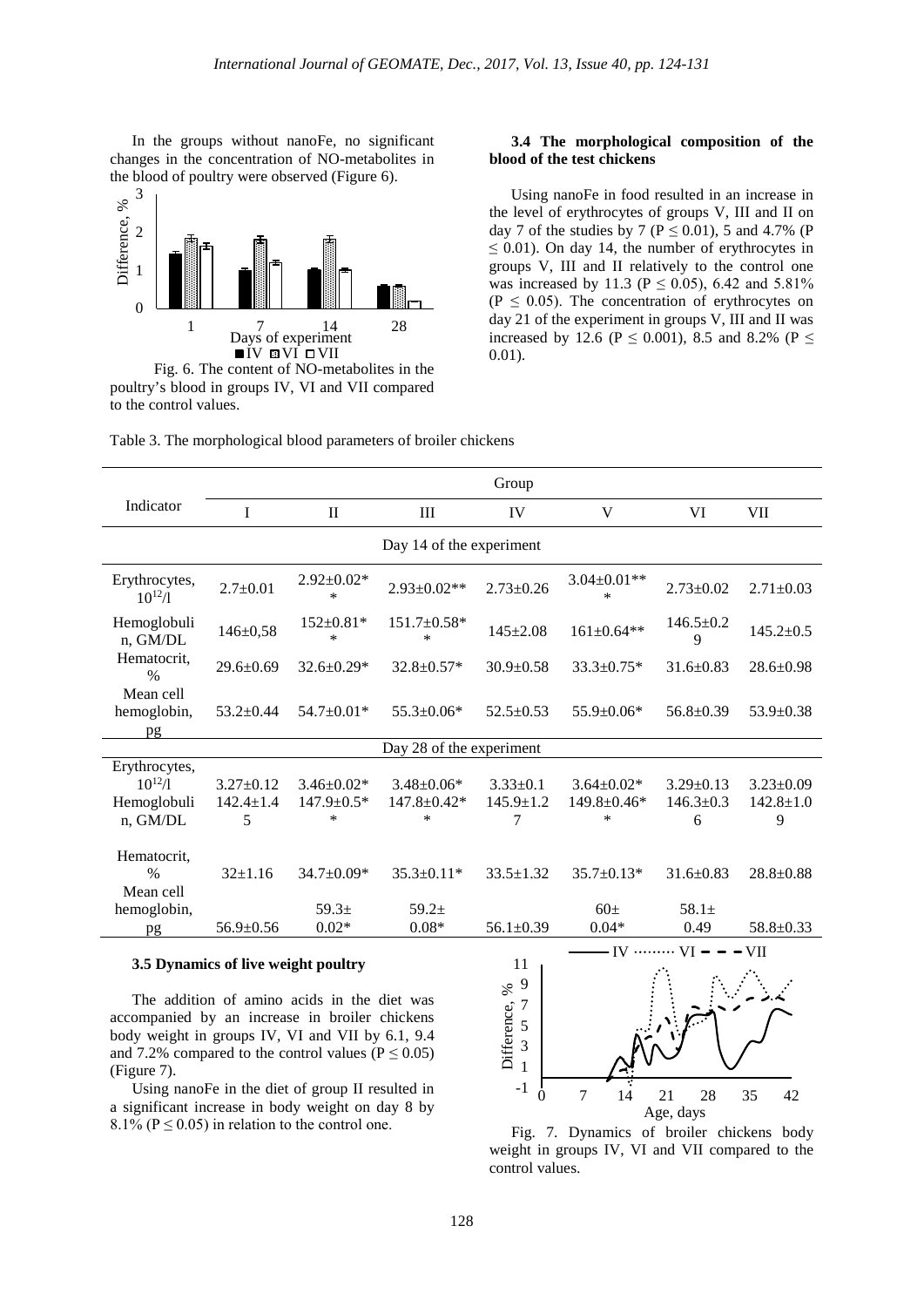In the period from the 10th to 25th day of the experiment there was a similar difference between 4 and 7.2% (Figure 8). Feeding chickens of group III with nanoF*e* along with arginine has determined an increase in body weight by 8.3% (P  $\leq$  0.05) on day 5.



Fig. 8. Dynamics of broilers live weight in groups II, III and V compared to the control values.

Adding nanoFe to the diet with "arginine + lysine + methionine" complex was accompanied by an increase in live weight of chickens after 7 days of the experiment by 12% ( $P \le 0.01$ ), day 14 by 14% ( $P \le 0.001$ ), day 21 by 16.2% ( $P \le 0.001$ ), day 28 by 13.9% ( $P \le 0.001$ ) compared to the control values.

# **4. DISCUSSION**

Iron nanoparticles and its compounds have good prospects in creating new drugs of microelements [9] in the magnetic resonance imaging [23-24] and as a vehicle for drugs [25], etc. Meanwhile, along with the advantages of the drugs with nanoparticle, there are some disadvantages that affect the central nervous system [26], the excretory system [27], and others. This determines the prospects of research aimed at reducing the adverse effects of nanoparticles [28-29] including the use of drug nanoparticles along with arginine  $[15]$ .

Possibly, the activation of arginine metabolism in the course of intake of nanomaterials is the norm. We can assume it based on the fact of increasing the content of arginine in the liver of animals when receiving the iron nanoparticles [21]. The mechanism for running an additional arginine synthesis can be initiated in several ways. Arginine is considered to be a conditionally essential at the inflammatory and oxidative stress [18, 30]. The action of arginine is linked with the modulation of inflammatory reactions, making of inflammatory mediators, release of cytokines, etc. [31].

This study is a continuation of previously performed experiments and it is carried out within

the framework of works on the development of new drugs for animals based on metal nanoparticles. As follows from the obtained data, adding *nanoFe* drugs in poultry's diet was accompanied by a significant increase in arginine concentration in group II poultry's liver from the 7th to the 28th days of the experiment. It was noted the increase of the level of arginine in poultry's liver on the 7th day of the experiment when combined *nanoFe* with amino acids.

The activation of arginine synthesis can be initiated by the synthesis of nitric oxide (NO). Iron and NO homeostasis are connected to each other [32]. Iron affects the expression of inducible NOsynthase 2 [33]. Fpn1 NO-induced transcription reduces cellular iron content [34]. Large amounts of NO are released from inducible NO-synthase isoform in response to inflammatory stimuli in various types of cells [35-36]. It happens due to the action of nanoparticles of different metals accompanied by the development of oxidative stress [15]. In its turn, NO is produced by means of oxidation of one of the terminal nitrogen atoms in the guanidine group of L-arginine. This determines the close relationship between the NO production and the exchange of arginine.

This relationship is also described in our studies. Increasing the content of arginine in the liver of animals when receiving *nanoFe* is accompanied by an increase in the concentration of NO-metabolites in the poultry's liver and blood of group II by 3.0- 3.5% ( $P \le 0.05$ ) and 3.5-4.0% ( $P \le 0.05$ ) starting from the first week of the experiment. A significant increase in the content of NO-metabolites in the liver and blood of the poultry in groups III and V fed with *nanoFe* and amino acids was noted only in the first week of the experiment. The content of arginine in the poultry's liver of these groups did not differ from the control values at the end of the study. This differs in some way from the earlier obtained data when receiving L-arginine orally [37].

At the same time, the formation of physiological levels of nitric oxide from arginine can have an indirect positive effect on the productivity of animals [38]. Our study has confirmed this fact. The use of arginine and other amino acids in the diet without drugs of iron resulted in an increase in the body weight of poultry (Figure 7) and confirmed the link of arginine with growth stimulation processes.

However, using *nanoFe* with arginine and other amino acids was more efficient. The poultry that got a complex of three amino acids and *nanoFe* surpassed its analogues in live weight (Figure 8). Similar results were obtained earlier for zinc nanoparticles when used together with methionine. Adding the nanozink-methionine complex to the diet helped to improve a growth rate and feed conversion of broilers.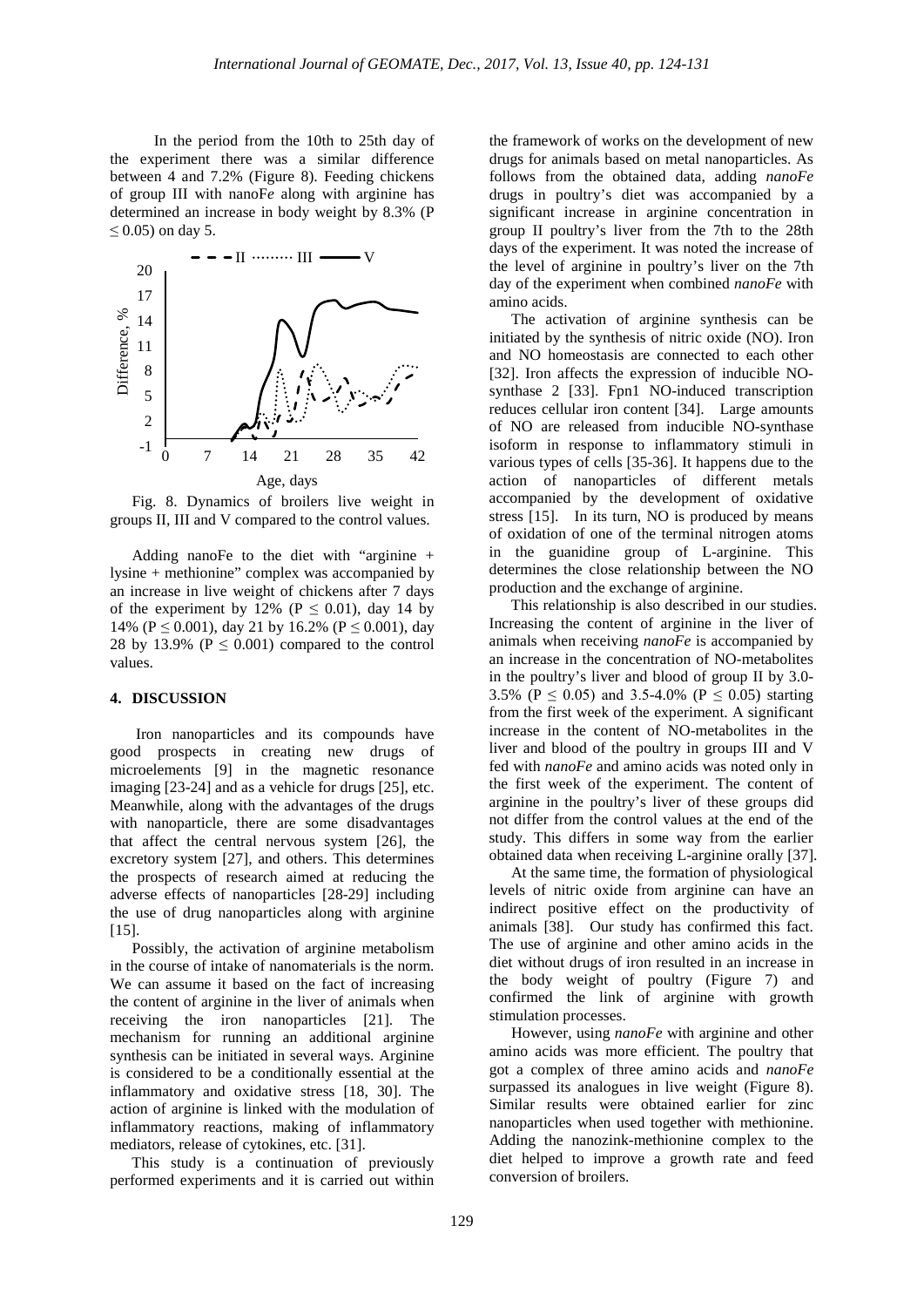The combination of methionine and arginine is effective for increasing productivity. Lysine and arginine are antagonists but together they stimulate a growth hormone. Part of the energy needed for protein synthesis is produced by means of oxidation of lysine. This explains having of florid effects when used *nanoFe* with "arginine + lysine + methionine" complex (Figure 8).

The combination of growth stimulation action of arginine and *nanoFe* together with the acceleration of migration of iron by the action of methionine contributed a significant jump in weight gain as compared to the group that did not receive methionine. In the groups fed with *nanoFe* together and without arginine, the concentration of iron in the body tissues is significantly higher (4.5-5.3%) than in groups where *nanoFe* was used together with the amino acid complex.

#### **5. CONCLUSION**

The most efficient use of iron nanoparticles in the diet of chickens is in combination with arginine, lysine and methionine. This provides efficient use of iron and is accompanied by the increased growth of poultry. During the study of the amino acid composition of poultry liver, there was an increase by 3.1-4.2% in the content of arginine when feeding nanoFe. Also adding nanoFe in poultry's diet is accompanied by an increased content of NOmetabolites in the liver by 3.1-3.5%. The enrichment of the food with nanoFe helped to increase the iron concentration in the body of poultry by 5.3% during the experiment. Using nanoFe in compound feed resulted in an increase of erythrocytes in blood, and with the additional feeding of amino acids the increase was more significant.

#### **6. ACKNOWLEDGEMENTS**

Research was done with financial support of the Russian Science Foundation #14-16-00060.

# **7. REFERENCES**

- [1] Chopra A. "Molecular Imaging and Contrast Agent Database (MICAD)", Bethesda (MD): National Center for Biotechnology Information (US), 2004-2013.
- [2] Melancon M, Zhou M, Li C. "Cancer theranostics with near-infrared light-activatable multimodal nanoparticles", Acc. Chem. Res., Vol. 44(10), Oct 2011, pp. 947-956.,
- [3] Pan D, Caruthers S, Senpan A, Yalaz C, Stacy AJ, Hu G, Marsh J, Gaffney P, Wickline S, Lanza G. "Synthesis of NanoQ, a copper-based contrast agent for high-resolution magnetic resonance imaging characterization of human

thrombus", J. Am.Chem. Soc., Vol. 133(24), Jun 2011, pp.9168-9171.

- [4] Liu D, Qian C., An Y. "Magnetic resonance imaging of post-ischemic blood-brain barrier damage with PEGylated iron oxide nanoparticles", Nanoscale, Vol. 6(24), Dec 2014, pp. 15161-15167.
- [5] Patel D, Kell A, Simard B, Deng J, Xiang B, Lin H, Gruwel M, Tian G. "Cu2+-labeled, SPION loaded porous silica nanoparticles for cell labeling and multifunctional imaging probes", Biomaterials, Vol. 31(10), Apr 2010, pp. 2866-2873.
- [6] Ruparelia J, Chatterjee A, Duttagupta S, Mukherji S. "Strain specificity in antimicrobial activity of silver and copper nanoparticles", ActaBiomater, Vol. 4, 2008, pp. 707–716.
- [7] Ahrari F, Eslami N, Rajabi O, Ghazvini K, Barati S. "The antimicrobial sensitivity of Streptococcus mutans and Streptococcus sangius to colloidal solutions of different nanoparticles applied as mouthwashes.", Dent. Res. J. (Isfahan), Vol. 12(1), Jan-Feb 2015, pp. 44-49.
- [8] Luo C., Li Y., Yang L. "Activation of Erk and p53 regulates copper oxide nanoparticleinduced cytotoxicity in keratinocytes and fibroblasts", Int. J.Nanomedicine, Vol. 10(9), Oct 2014, рp. 4763-4772.
- [9] Mohamad F, David M, Nuno F, Sylvaine F, Bruggraber, Sarah J, Cornel M, Jonathan J, ,Greg J, Dora I. "Ferroportin mediates the intestinal absorption of iron from a nanoparticulate ferritin core mimetic in mice" FASEB J. Aug, Vol. 28(8), 2014, pp. 3671– 3678.
- [10] Møller P, Jacobsen NR, Folkmann J, Danielsen P, Mikkelsen L, Hemmingsen J, Vesterdal L, Forchhammer L, Wallin H, Loft S. "Role of oxidative damage in toxicity of particulates", Free Radic Res. Vol.44(1), 2010, pp. 1–46.
- [11] Sizova E, Miroshnikov S, Polyakova V, Lebedev S, Glushchenko N "Nanoparticles of copper modulators of apoptosis, and structural changes in some organs.", Morphology, Vol.. 144(4), 2013, pp. 047-052.
- [12] Semmler M, Seitz J, Erbe F, Mayer P, Heyder J, Oberdörster G, Kreyling W. "Long-term clearance kinetics of inhaled ultrafine insoluble iridium particles from the rat lung, including transient translocation into secondary organs", Inhal Toxicol, Vol. 16, 2004, pp. 453–459.
- [13] Chen Z, Meng H, Xing G, Chen C, Zhao Y, Jia G, Wang T, Yuan H, Ye C, Zhao F, Chai Z, Zhu C, Fang X, Ma B, Wan L. "Acute toxicological effects of copper of engineered nanomaterials", Nat Nanotechnol, Vol. 2, 2007, pp. 469–478.
- [14] BeruBe K, Balharry D, Sexton K, Koshy L, Jones T. "Combustion-derived nanoparticles: mechanisms of pulmonary toxicity", Clin Exp